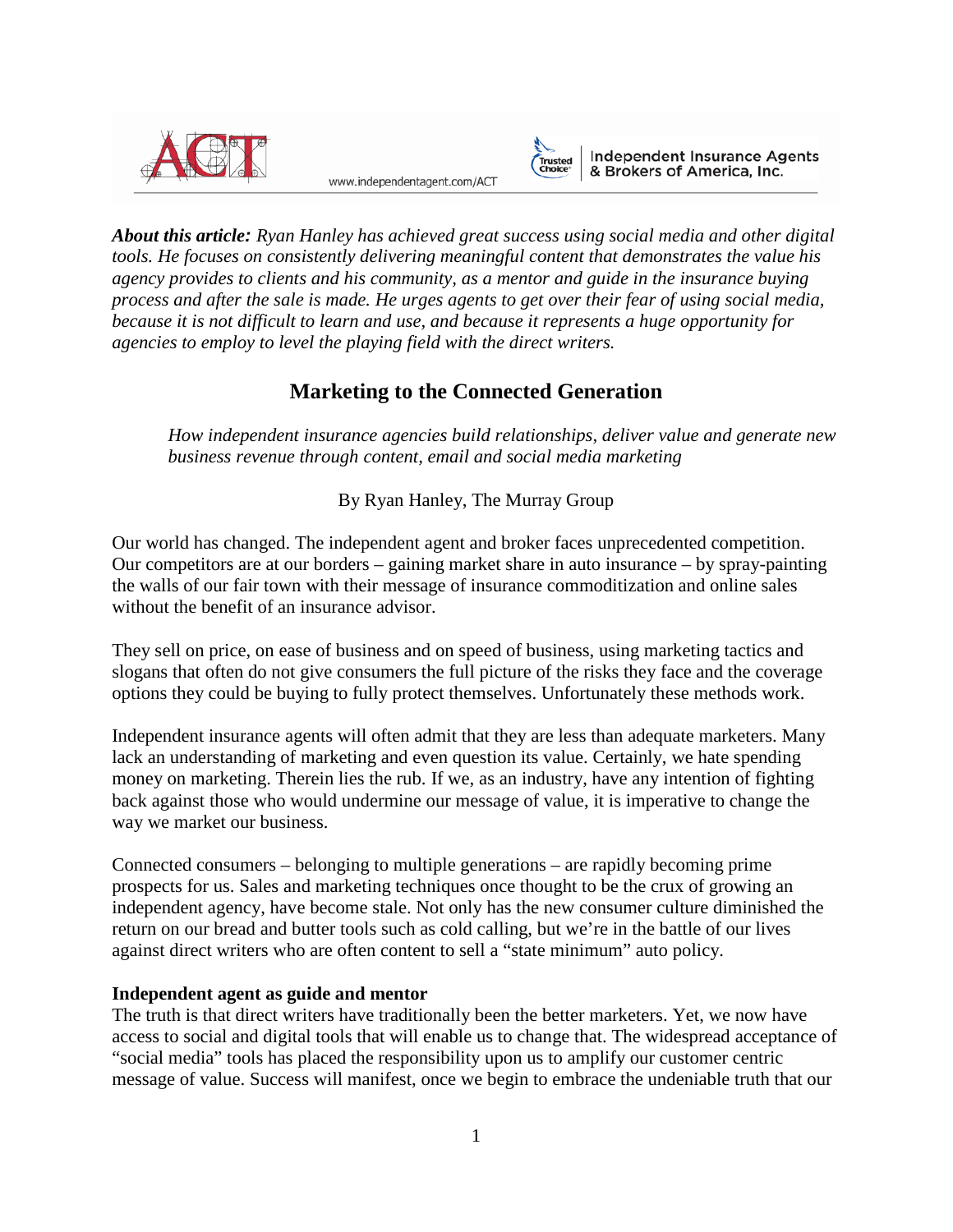value is not as gatekeepers of insurance knowledge and expertise, but rather as guides and mentors for our clients through the insurance buying process and then after the sale is made.

This isn't my first call-to-action. Two years ago I wrote this article: If You Work in Insurance, [This is the Only Article You Need Read About the Future of Social Media.](http://www.ryanhanley.com/2011/11/15/if-you-work-in-insurance-this-should-be-the-only-article-you-read-on-the-future-of-social-media/)

The premise was simple: as an industry we need to look at the value we add to the lives of insurance consumers as the primary driver of every decision we make regarding both traditional and social media marketing. And though I am still an advocate for traditional marketing in certain instances, it is social media that provides the greatest promise and opportunity in today's economy. I know that's a big ask, but the strategy is working for my agency.

Here's a truth about social media marketing that most "Gurus" aren't going to tell you... Tactics are easy. It's the consistently creating value part that's hard.

Give me two days and I can teach you every vital tactic in marketing your business online. Two days and you'll be a rockstar of digital marketing, a master of social media. You'll know every trick, tactic and best practice as if you were born with the knowledge. But if you can't conceptualize the value you add to the insurance consumers you serve – and effectively convey it to them – you're certain to fail.

# **Tell a Story that demonstrates your value**

For example, you can know everything there is to know about Facebook marketing, but posting the same tired message about the account credit associated with coupling home and auto insurance will never yield a return on investment. Instead, try telling a story about a family you helped apply that discount and how the extra money they saved that year on their insurance paid for their child to go to summer camp.

## **Effective digital marketing takes time**

I know how difficult this is. I've been marketing my insurance agency online for three years now. The entire first year I fell victim to the trap of trying to "sell" with every article. Subsequently, I failed a lot. I failed many more times than I was successful.

It wasn't till the third year when I let go of my lust for Return on Investment, and focused on delivering content with immense value to insurance consumers, that we started to generate legitimate revenue. This effort strengthened our brand message and identity. Our community now understood who we were and what we valued.

Now the clients who call us for a quote are often already "sold" when we pick up the phone.

In a recent article published by the *Harvard Business Review*, [Marketing is Dead,](http://blogs.hbr.org/cs/2012/08/marketing_is_dead.html) author Bill Lee makes the case that interruption marketing and advertising as we know it are dead. Interruption marketing *(most traditional forms of marketing)* is based on the belief that if we separate enough people, enough times from what they are doing and interject our latest discount, a few people will realize they need our product at that moment and purchase.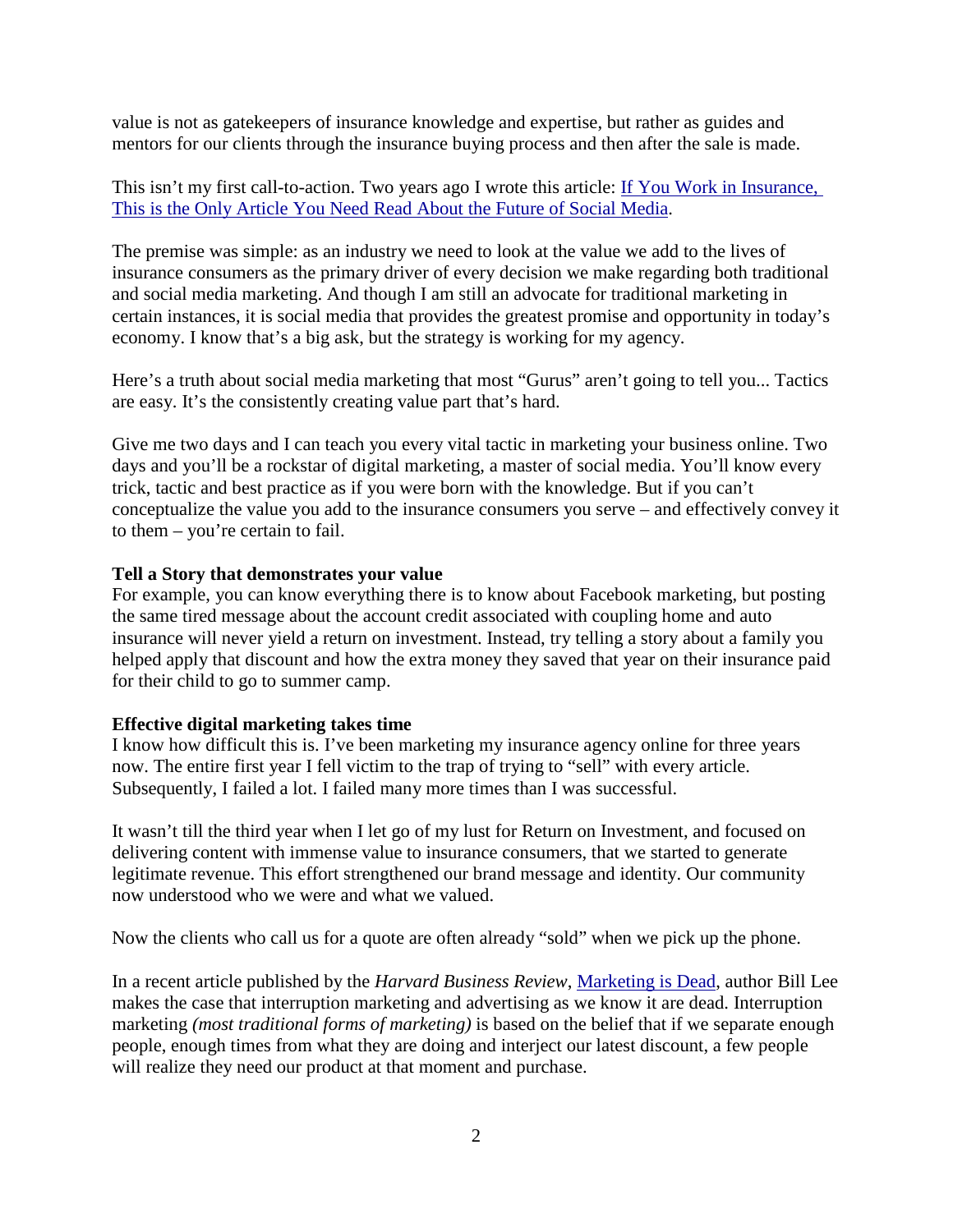For a long time, interruption marketing worked well. Interruption marketing worked so well and was so celebrated that AMC was able to create the hit TV show *Mad Men* based on the mass marketing era. But our world has changed from the days of *Mad Men.* Don Draper's tactics would fail if he targeted today's Connected Generation.

#### **Marketing to the connected generation**

Today, there is a new generation, different from any generation before, and membership to this generation has nothing to do with age. There are only two generations that matter to your business in today's digital world: the Connected Generation and the Unconnected Generation.

The Connected Generation is defined as consumers who communicate, build relationships and ultimately make buying decisions based on Web 2.0 technology. The Unconnected Generation is everyone else.

As independent agents, we're masters at building relationships and marketing to the Unconnected Generation. We ask for referrals, we attend local chamber events, we cold call, we drop in on businesses, we harass our family, we sponsor charity events, we buy radio spots and we buy ads in the newspaper. These are all classic and effective methods of marketing to the Unconnected Generation.

Unfortunately, these methods don't work *(or at minimum are less productive)* on the Connected Generation. The Connected Generation is less likely to allow friends to give their name as a referral, is completely adverse to a cold call, doesn't listen to the radio and doesn't read the newspaper*.* 

How do we market our business to the Connected Generation? Until recently, most of us have simply pretended the Connected Generation didn't exist. By choosing not to market our businesses to the Connected Generation, we significantly reduce the size of our potential client pool. We even make excuses that somehow these individuals are predisposed to GEICO or Esurance.

#### **Get engaged with social & digital tools**

I'd like to advance this proposition instead. Let's all take a deep breath, overcome our fear of transparency, vulnerability and technology, and then begin to spread our message of value through the social and digitals tools of today's Connected Generation.

Think of it this way: social media is just our current medium for communication. Sixty years ago, we communicated through the United States Postal Service. Forty years ago, it was the telephone. Twenty years ago, it was the fax machine. Ten years ago, we embraced email, and today we use social media. The message of value that attracts clients to us as people, to our agency and to the product we sell, has never changed.

Social media, blogging, email marketing and the various other digital methods of communicating are not as scary as they may seem. If you can send an email, you can publish a blog or post to Facebook. Far too often these tools are made out to be more difficult than they truly are.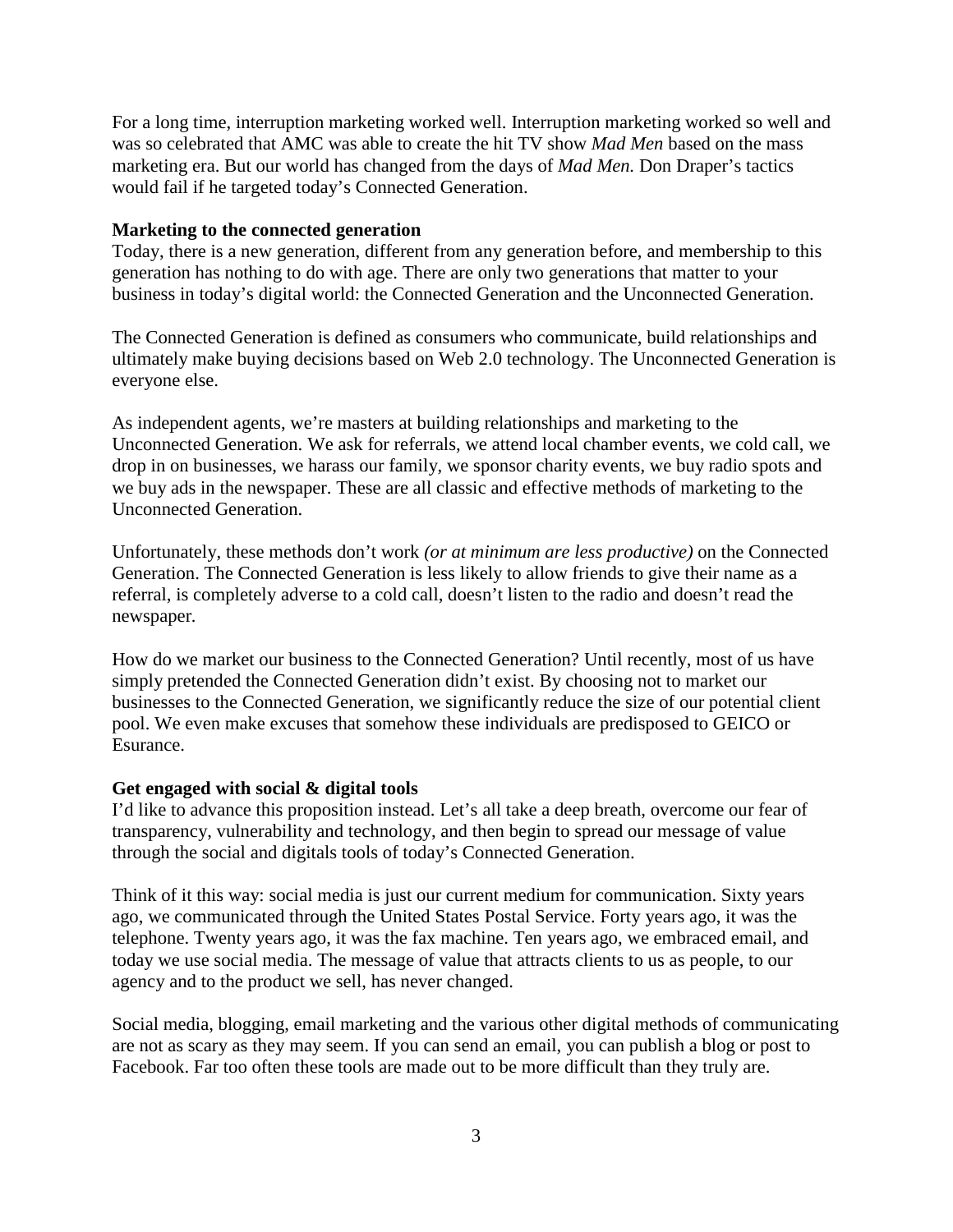Simply put, if you're smart enough to understand the exclusions in a homeowners policy, you're more than capable of creating a value-driven online presence that generates revenue for your agency.

#### **Build your community by communicating value**

Every piece of content we create, whether it's for our blog, social media or email marketing should be created with the intention of building community and ultimately generating revenue. When done correctly, the results are undeniable, as indicated by my [YouTube campaign results.](http://www.ryanhanley.com/seo-experiment/)

If you consistently create content with the purpose of adding immense value to the personal and professional lives of the community members you serve, revenue generation is the result.

So the question really is, *"How do we add immense value?"* There was a day when the value we provided to our clients was the expertise we accumulated through experience, mentorship, training and networking with colleagues. Insurance is a complex, yet delicate product, easily confused and contaminated with misconceptions.

It has been our job for over a century, as independent agents, to stand as the gatekeepers of that expertise. If our clients had a question, concern or problem, they needed us to find the solution. Unfortunately, that value proposition no longer exists.

We are no longer the gatekeepers of our expertise... The Internet has reversed the flow of value and consumers can now find a lot of information on the Internet. To survive, we must adapt.

## **Independent agents more important than ever**

Don't misconstrue what I'm saying to mean that independent agents are no longer necessary. In fact, independent agents are more necessary than ever in our history. Insurance consumers who choose to travel these roads alone, without the guidance of an independent agent, fall victim to the predators silently waiting to sell cheap policies with inadequate coverage.

The critical value we provide insurance consumers is NOT our product knowledge but rather our experience and guidance throughout the buying process and after the sale.

Consumers of the Connected Generation want to know everything there is to know about a product or service before they purchase. By embracing digital and social media marketing, our agencies will become both the information source and the guide for these connected consumers. This is working for our agency today and we are consistently generating new business revenue from online leads.

Personally, I'm sick of consumers being led through the insurance buying process by funny commercials and cartoon characters. But we have left a void for these marketers to fill. To quote Michael J. Fox in *The American President*:

*"People want leadership, Mr. President, and in the absence of genuine leadership, they'll listen to anyone who steps up to the microphone."*